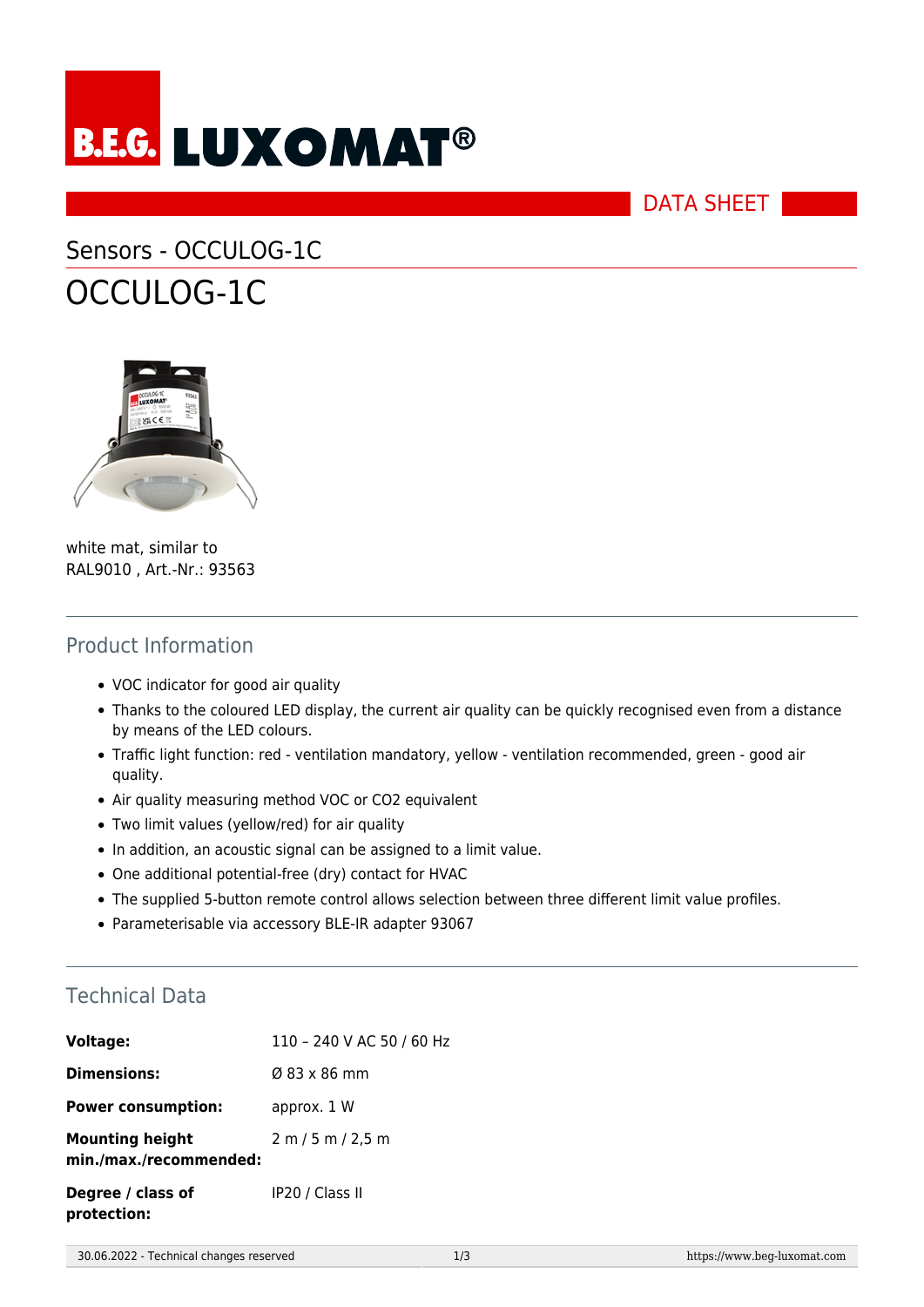| Impact strength:              | IK <sub>0</sub> 5                                                                          |
|-------------------------------|--------------------------------------------------------------------------------------------|
| <b>Ambient temperature:</b>   | $-5$ °C to $+45$ °C                                                                        |
| <b>Housing:</b>               | polycarbonate, UV-resistant                                                                |
| <b>Connections and wires:</b> | $0.5 - 2.5$ mm <sup>2</sup> for solid conductors<br>$0.5 - 2.5$ mm <sup>2</sup> fine-wired |
| <b>Switching power:</b>       | 1000 W / 6 A, $\cos \varphi = 1$                                                           |
| Type of contact:              | µ-contact, dry NO contact                                                                  |

## Description

| <b>Description</b> | Colour                           | Part number | <b>EAN number</b> |
|--------------------|----------------------------------|-------------|-------------------|
| OCCULOG-1C-FC      | white mat, similar to<br>RAL9010 | 93563       | 4007529935635     |

### Accessory

| <b>Description</b>                                    | Colour | <b>Part number</b> | <b>EAN number</b> |
|-------------------------------------------------------|--------|--------------------|-------------------|
| Wire basket BSK ( $\varnothing$ 200 x 90 white<br>mm) |        | 92199              | 4007529921997     |
| <b>RC-Arc extinction kit</b>                          | white  | 10880              | 4007529108800     |
| Mini-RC-Arc extinction kit                            | black  | 10882              | 4007529108824     |
| <b>BLE-IR-Adapter</b>                                 | black  | 93067              | 4007529930678     |